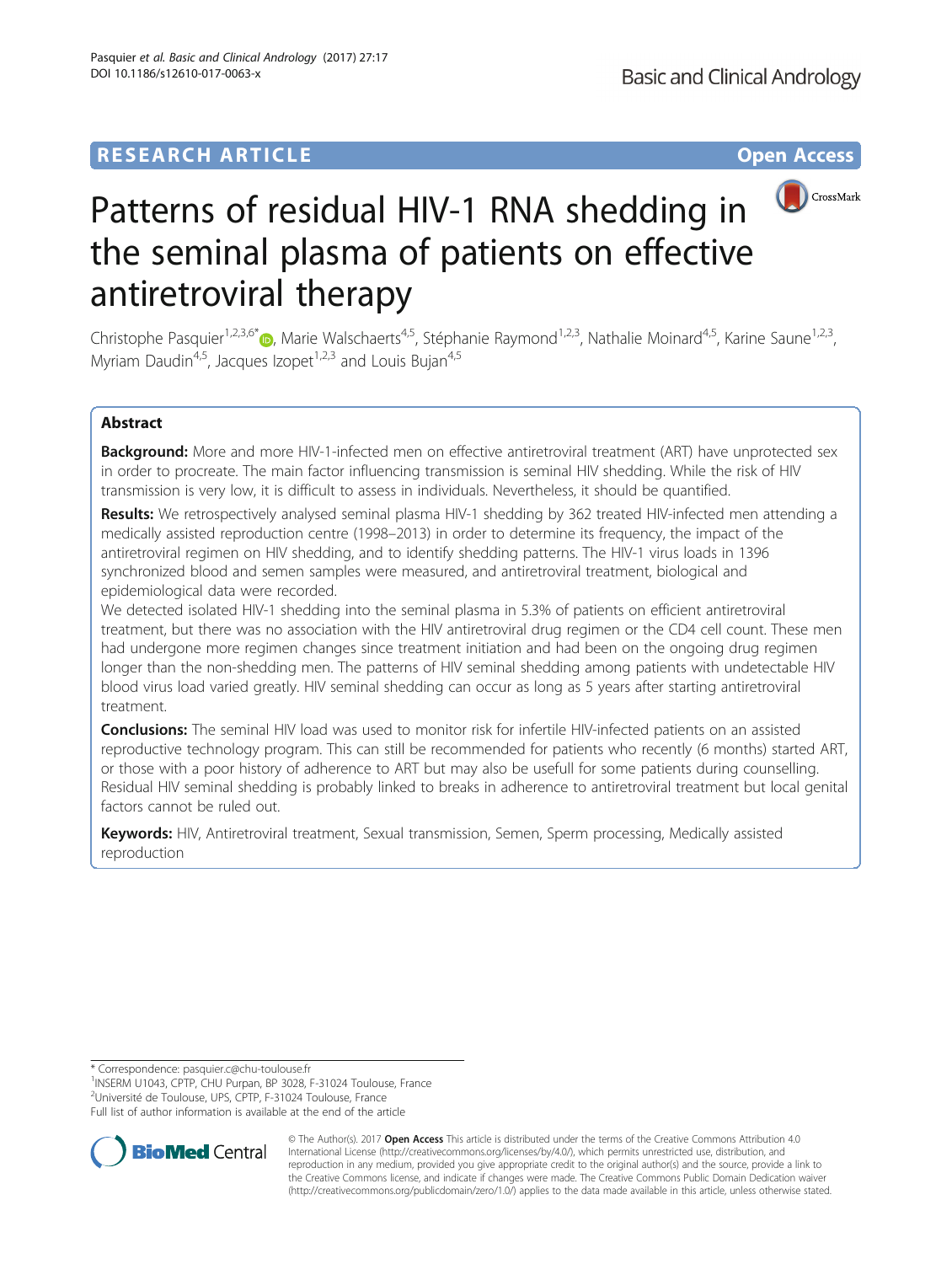#### Abstrait

Résumé: De plus en plus d'hommes sous traitement antirétroviral (ART) ont des rapports sexuels non protégés à des fins de procréation. Le principal déterminant de la transmission sexuelle est. l'excrétion séminale du VIH. Malgré un risque de transmission très faible, il reste difficile à évaluer au niveau individuel. Dans ce contexte, l'étude de l'excrétion séminale du VIH, notamment chez des hommes sous traitement antirétroviral, est. d'un grand intérêt.

Résultats: Nous avons analysé rétrospectivement l'excrétion séminale du HIV chez 362 hommes sous traitement antirétroviral consultant un centre d'assistance médicale à la procréation (1998–2013) pour déterminer sa fréquence, l'impact des antirétroviraux sur l'excrétion du HIV et identifier les profils d'excrétion. Les charges virales HIV-1 ont été mesurées dans 1396 échantillons de sang et de sperme prélevés concomitamment et les traitements, les données biologiques et épidémiologiques recueillis. Nous avons détecté une excrétion dans le plasma séminal isolée chez 5,3% des patients sous traitement antirétroviral efficace mais nous n'avons pas trouvé d'association avec la composition du traitement antirétroviral ou le taux de lymphocytes T CD4+. Ces hommes avaient eu plus de changements thérapeutiques et leur traitement avait été instauré depuis plus longtemps que pour les hommes non excréteurs. Les profils d'excrétion séminale du HIV parmi les patients avec une charge virale indétectable dans le sang étaient très variables. L'excrétion séminale du HIV peut survenir jusqu'à 5 ans après l'instauration du premier traitement antirétroviral.

**Conclusions:** La charge virale séminale du HIV était l'outil classique d'évaluation du risque viral de transmission pour les patients infertiles infectés par HIV et inclus dans les programmes d'assistance médicale à la procréation. Ceci peut continuer à être recommandé chez les patients ayant débuté un traitement antirétroviral dans les 6 mois précédent ou chez ceux avec des antécédents de mauvaise adhérence au traitement mais peut aussi être utile pour le conseil de certains patients. Le risque résiduel d'excrétion séminale du HIV est. probablement lié à des défauts d'adhérence au traitement antirétroviral mais des facteurs génitaux ne peuvent pas être éliminés.

Mots clés: HIV, traitement antirétroviral, transmission sexuelle, sperme, préparation du sperme

#### Background

Anti-retroviral therapy (ART) has had a tremendous effect on HIV-1 replication. The HIV-1 RNA in the blood plasma of HIV-infected men becomes undetectable (NBVL: negative blood viral load) in less than 6 months and remains so for years. This sustained suppression of virus in the blood requires strict adherence to antiretroviral treatment [\[1](#page-7-0)]. The HIV-1 RNA load in the seminal compartment is also drastically reduced by ART, dropping to below the limit of detection in most cases [[2, 3](#page-7-0)], and the risk of sexual HIV-1 transmission is reduced by up to 96% [[4\]](#page-7-0). ART therefore prevents the sexual transmission of HIV within a population [\[4\]](#page-7-0). Nevertheless, patients are at greatest risk of HIV seminal shedding during the six months following treatment initiation because the amount of HIV RNA in the semen decreases more slowly than does the virus in the blood [[5](#page-7-0), [6\]](#page-7-0). As a result, the Swiss federal commission for HIV/AIDS [\[7](#page-7-0)] stated, in 2008, that an infected subject on ART for more than 6 months with no other sexual transmitted disease and with undetectable blood HIV RNA does not transmit HIV to his partner.

However, several studies have shown that HIV-1 RNA can be detected in the seminal plasma (PSVL: positive seminal viral load), or in the female genital tract, despite the patient being on effective ART for more than 6 months [\[3](#page-7-0), [5](#page-7-0), [8](#page-7-0)–[13\]](#page-7-0). Many factors seem to be associated with HIV replication within the male genital tract. Symptomatic or asymptomatic sexually transmitted infections (STI) as well as CMV and HSV-2 shedding are all associated with HIV shedding [[14\]](#page-7-0). Suboptimal antiretroviral drug concentrations within the genital tract, due to breaks in compliance, drug interactions or poor drug diffusion into the genital tract could also be involved [\[15](#page-7-0)]. Most HIV shedding in asymptomatic patients on effective ART with a low risk of STI and attending a medically assisted reproduction clinic, seems to be linked to the type of antiretroviral regimen and adherence to treatment: HIV shedding is reduced when ART effectiveness and tolerance are improved [[3\]](#page-7-0). The shedding of HIV into the semen of men on ART may contribute to the residual risk of HIV transmission, but the size of this contribution is not known [[16\]](#page-7-0).

We therefore determined the frequency of men with isolated HIV seminal shedding (shedders). HIV RNA was detected in the seminal plasma of 362 HIV-infected men on ART who had an undetectable blood plasma HIV load (negative blood virus load + positive seminal virus load: NBVL + PSVL). The data obtained from samples collected over a 16-year period were used to identify the patterns of isolated HIV seminal shedding and to analyse the antiretroviral drug classes associated with the shedding.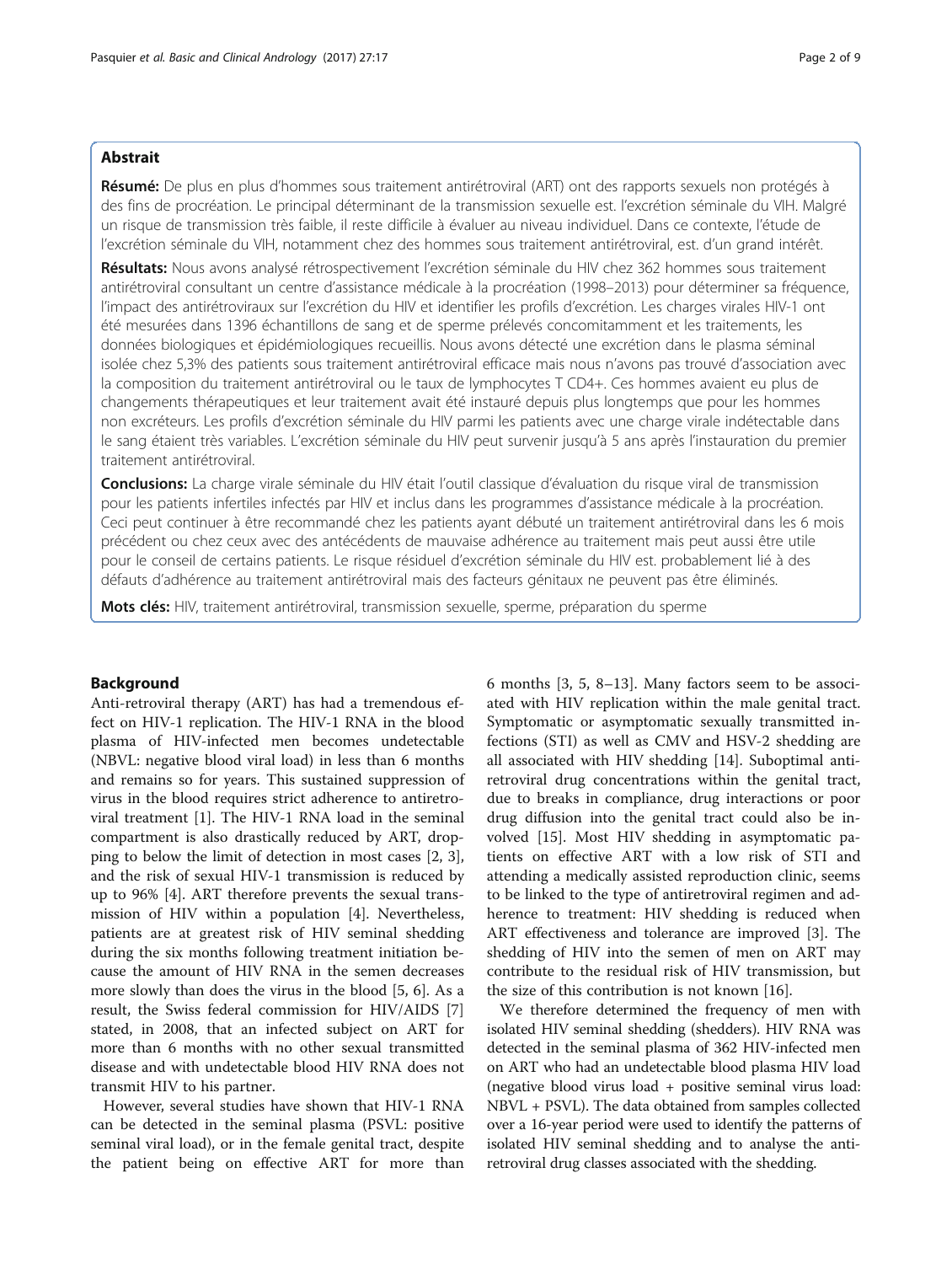#### Methods

#### Patients

A total of 1396 pairs of seminal plasma and blood samples were collected from 362 male patients between January 1998 and December 2013 and tested for HIV-1 RNA. All the men were HIV-1-infected partners of uninfected women who wanted to become pregnant using washed sperm and assisted reproduction [[17](#page-7-0)]. They were attending Toulouse University medically assisted reproduction centre and were managed according to French law and guidelines. These specify clinical and biological inclusion criteria, spermatozoa processing and assisted reproductive technology as well as adherence to ethical issues and require an informed consent signature. Patient follow-up began in January 1998 and most men were already on antiretroviral treatment. The initial phase of the follow-up (1998–2003) was conducted using a French AIDS research agency protocol (ANRS 096) which had been approved by our review board (Comité de Protection des Personnes dans la Recherche Biomédicale Toulouse II) and the later phase (2003– 2013) as set out in the French legislation covering the care of HIV serodiscordant couples wishing to have children. All subjects underwent a clinical andrological examination during their first visit to the centre, at which time their HIV history (HIV risk groups, age, time of HIV diagnosis, CD4 T cell count, hepatitis B (HBV) and hepatitis C (HCV) coinfections, ART regimens, time of ART initiation), genital-urinary infections and other disorders were recorded. Changes in antiretroviral regimens or the subject's health were recorded at follow-up visits. Data on the first antiretroviral treatment and current regimen plus the antiretroviral drug regimen followed during episodes of isolated HIV seminal shedding (NBVL + PSVL) were recorded and used to calculate the total durations of treatment and the current regimen.

Two subjects were not included in the study because of their very divergent responses to ART, with persistent HIV shedding into the seminal plasma that continued for over 3 years (2006–2008 and 2007–2010 respectively). Details of both cases have been published [\[18](#page-7-0), [19\]](#page-7-0).

#### HIV-1 RNA assays

The HIV-1 RNA in blood plasma was quantified using the Cobas Taqman HIV-1 assay (Roche Diagnostics, Meylan, France; detection limit = 20 copies/ml) and the HIV-1 RNA in the seminal plasma was measured using a previously described validated protocol (detection limit = 200 copies/ml) [[20, 21\]](#page-7-0). Each man provided multiple samples of semen during follow-up. The blood plasma virus load and seminal plasma virus load were defined as detectable/positive (PBVL / PSVL) or

undetectable/negative (NBVL/NSVL) with cut offs of 20 and 200 copies/ml, respectively.

We analysed the influence of antiretroviral treatment on HIV shedding by comparing the shedders (at least one NBVL + PSVL,  $n = 22$ ) with controls (controlled HIV replication in both compartments: NBVL + NSVL  $(n = 171)$ . Untreated patients  $(n = 15)$  were excluded.

#### Statistical analysis

Quantitative data for groups of patients were compared using the non-parametric Mann-Whitney U-test and categorical data by the Chi<sup>2</sup> or Fisher's exact tests. We used a generalized linear model to estimate trends and confidence intervals of the prevalence of shedders. Statistical analyses were performed using SAS software (version 9.3, SAS Institute, Inc.) and significance is defined as 5%.

#### Results

#### Patient characteristics

The mean age of the patients ( $n = 362$ ) at the first consultation was  $39 \pm 6$  (median = 39). Of these, 92% were treated during the study period, 83% (299/362) with a triple or more antiretroviral drug combination for a mean period of  $7 \pm 5$  years (median = 7). The mean duration of HIV infection was  $11 \pm 6$  years (median = 11) and the duration of follow-up between the first and last samples collected at our centre was  $13 \pm 17$  months (median = 7). Seminal HIV shedding occurred in 13% of patients (46/362). No genito-urinary symptoms and/or infections were reported or diagnosed in any of the patients during follow-up. The blood virus load (NBVL) of about half the men (52%,  $n = 187$ ) was always (626 samples) undetectable, it was either detectable or undetectable (PBVL  $+$  NBVL, 484 samples) for 22% of the men  $(n = 80)$  and always detectable (PBVL, 288 samples) for 26% of the men ( $n = 95$ ). HIV seminal shedding was four times less frequent (5.3%) and at least 5 times less abundant (mean 213 HIV-1 RNA copies /ml [min <200 – max 4388]) in patients on effective ART than in patients with an uncontrolled blood HIV load (21.0% and 1146 HIV-1 RNA copies /ml [min <200 – max 308,500]).

#### HIV seminal shedding

A total of 22 patients, the shedders, produced at least one NBVL + PSVL specimen during follow-up (6%, 22/ 362). This group represent 47% (22/46) of subjects with HIV shedding into the semen. These 22 shedders included 13 who always had an undetectable blood virus load and 9 who had at least one detectable blood virus load during follow-up. The members of this group all had similar recorded parameters and differed only in the duration of the HIV infection since diagnosis: 9 years for always undetectable shedders and 14 years for those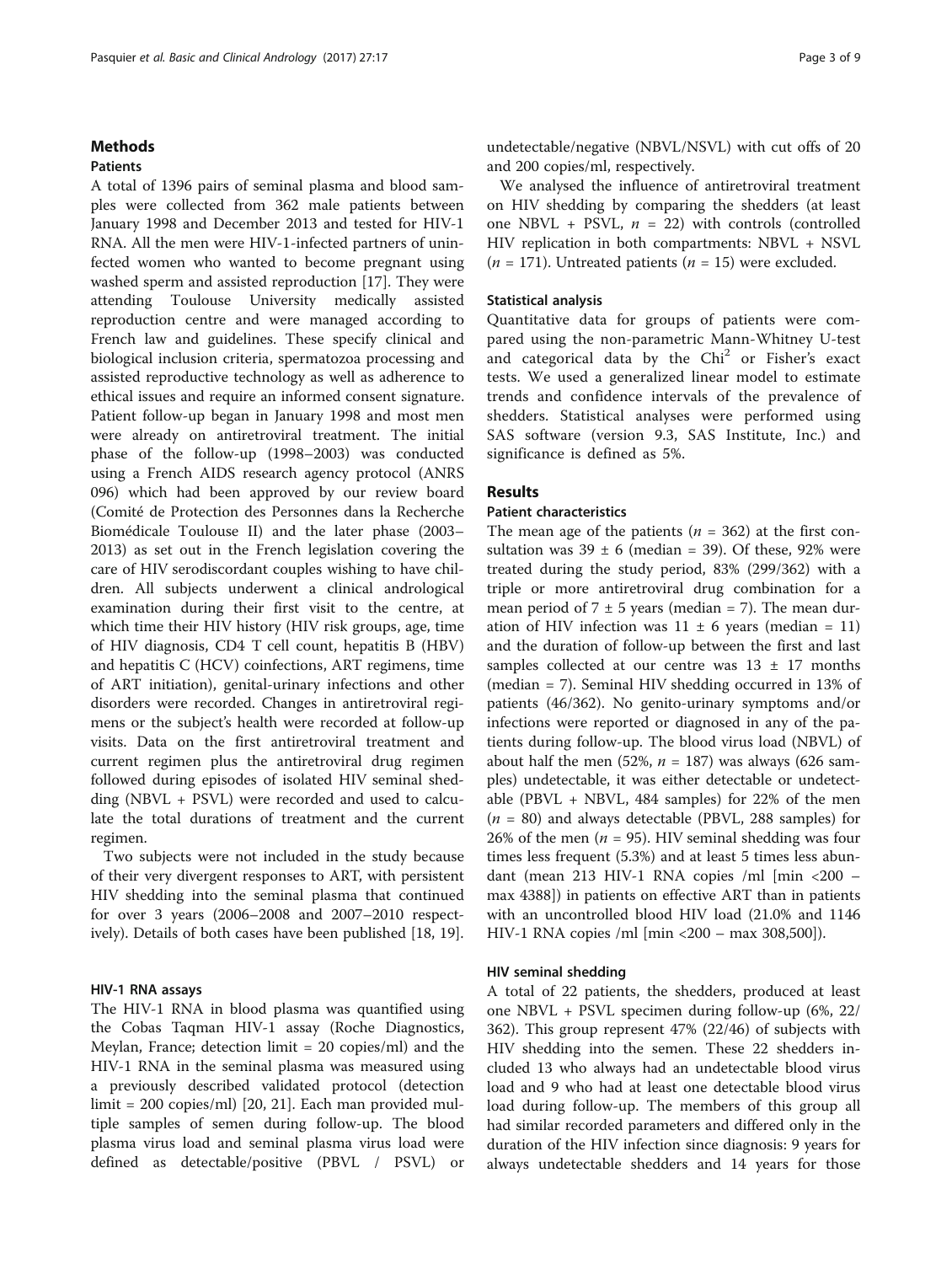whose blood HIV RNA was not always undetectable ( $p = 0.017$ ). The mean seminal HIV load during isolated shedding episodes was  $340 \pm 613$  RNA copies /ml (maximum 5600).

We compared the shedders  $(n = 22)$  with the controls, whose HIV loads in both compartments were always undetectable (NBVL + NSVL,  $n = 171$ ) to identify factors associated with isolated HIV seminal shedding (Table 1).

The mean ages of the patients in the two groups were similar:  $41 \pm 5$  years (median = 42, min-max = 33-48) for shedders and  $39 \pm 7$  (median = 39, min-max = 22– 59) for controls. The average number of samples collected from individual shedders and controls differed significantly ( $p < 0.001$ ). The average number of samples from shedders was  $7 \pm 5$  (median = 6, min-max = 1–17), and the number from controls was  $3 \pm 2$  (median = 3,  $min-max = 1-15$ ).

The follow-up time for shedders, between the first and last samples collected, was  $25 \pm 25$  months (median = 17, min-max = 0.13–95), and that for controls was  $10 \pm 14$  months (median = 5, min-max = 0.16-78),  $p = 0.002$ .

We compared the HIV history parameters for shedders and controls: the CD4 cell counts, mode of transmission, STI history, opportunistic infections and coinfections with HBV and HCV (usually associated with intravenous drug use). None of these parameters was significantly different.

Table 1 HIV infection, coinfection and treatment histories in patients in the 2 groups ( $n = 193$  subjects)

|                              | (IHS) At least once<br>NBVL and PSVL<br>$n = 22$ |       | NBVL and NSVL<br>$n = 171$ |         |
|------------------------------|--------------------------------------------------|-------|----------------------------|---------|
|                              | n                                                | (% )  | n                          | $(\% )$ |
| CD4 cell count $(x106/I)$    |                                                  |       |                            |         |
| $\leq 350$                   | 3                                                | (14)  | 27                         | (16)    |
| 350-500                      | 3                                                | (14)  | 40                         | (24)    |
| > 500                        | 16                                               | (72)  | 103                        | (60)    |
| Mode of acquisition          |                                                  |       |                            |         |
| Sexual                       | 11                                               | (61)  | 98                         | (64)    |
| IDU/blood                    | 7                                                | (39)  | 56                         | (36)    |
| STI history                  | 10                                               | (53)  | 54                         | (35)    |
| OI history                   | 5                                                | (25)  | 35                         | (22)    |
| Co-infection HBV             | 2                                                | (10)  | 13                         | (8)     |
| Co-infection HCV             | 8                                                | (40)  | 55                         | (34)    |
|                              | Mean $\pm$ sd                                    | (med) | Mean $\pm$ sd              | (med)   |
| Time since diagnosis (years) | $11 \pm 5$                                       | (12)  | $10 \pm 6$                 | (10)    |

Abbreviations: IHS Isolated HIV shedder; NBVL Negative Blood Virus Load; PSVL Positive Seminal Load; NSVL Negative Seminal Load; IDU Intravenous Drug User; STI Sexually Transmitted Infections; OI Opportunistic Infections; Mean  $\pm$  sd for mean  $\pm$  standard deviation, (med) for (median)

#### Impact of HIV treatment on shedding

We assessed the impact of antiretroviral treatment on HIV shedding into the semen (Table [2](#page-4-0)). The times between the first sample collected and the initiation of the first antiretroviral treatment were the same for the men in the two groups. But the duration of the current regimens during isolated HIV seminal shedding did differ: shedders were treated with their current regimen for longer than were the controls ( $p = 0.011$ ). Shedders had been on more antiretroviral drug regimens (1.27) than the controls (1.06;  $p = 0.03$ ). Nevertheless, the nature of the current antiretroviral combinations for the two groups did not differed significantly in terms of the number of drugs in each antiretroviral combination. The regimens of the two groups had similar NNRTI, PI or integrase inhibitors contents. The durations of the HIV infections in the 2 groups were also similar. Patients with an effective ART (NBVL) showed an overall reduction in the number of seminal HIV sheddings during the study period (Fig. [1](#page-4-0)).

#### HIV shedding patterns

The patterns of HIV shedding into the semen of the 22 shedders are illustrated in Fig. [2](#page-5-0), together with their blood HIV-1 RNA data. The four combinations of VL results (PBVL + PSVL, PBVL + NSVL, NBVL + PSVL and NBVL + NSVL) are shown for each sample date, as well as the starting dates of the first and current antiretroviral treatments. Only one of the 22 shedders (#13) had a single combination of paired blood and semen results, 12 had 2 combinations  $(\#1-12)$ , 6 had 3 combinations  $(\#14-21)$  and one had all 4 combinations  $(\#22)$ . The isolated HIV seminal shedding (NBVL + PSVL) profile occurred within the first year of treatment and up to 13 years after starting the first antiretroviral treatment. The isolated HIV seminal shedding events occurred more than one year after starting the first treatment in all cases, except one (#6). The isolated HIV seminal shedding profile occurred within a year after changing the antiretroviral drug regimen in 3 patients (#6, #7, #14), but 1 to 5 years later for the others. Seminal HIV shedding was detected in 18 subjects who had been on antiretroviral treatment for more than 12 months and in 13 who had been treated for 24 months. However, 8 subjects (#1, #5, #10, #12, #14, #15, #18, #21, #22) showed no HIV seminal shedding (at least one sample with no HIV RNA detection in semen) before the isolated HIV seminal shedding episode, and none of them 8 ever had a PBVL during this period.

The maximum HIV-1 load in the seminal plasma during isolated HIV seminal shedding episodes was 5600 HIV RNA copies/ml and only two subjects had consecutive occurrences (#15 and #19).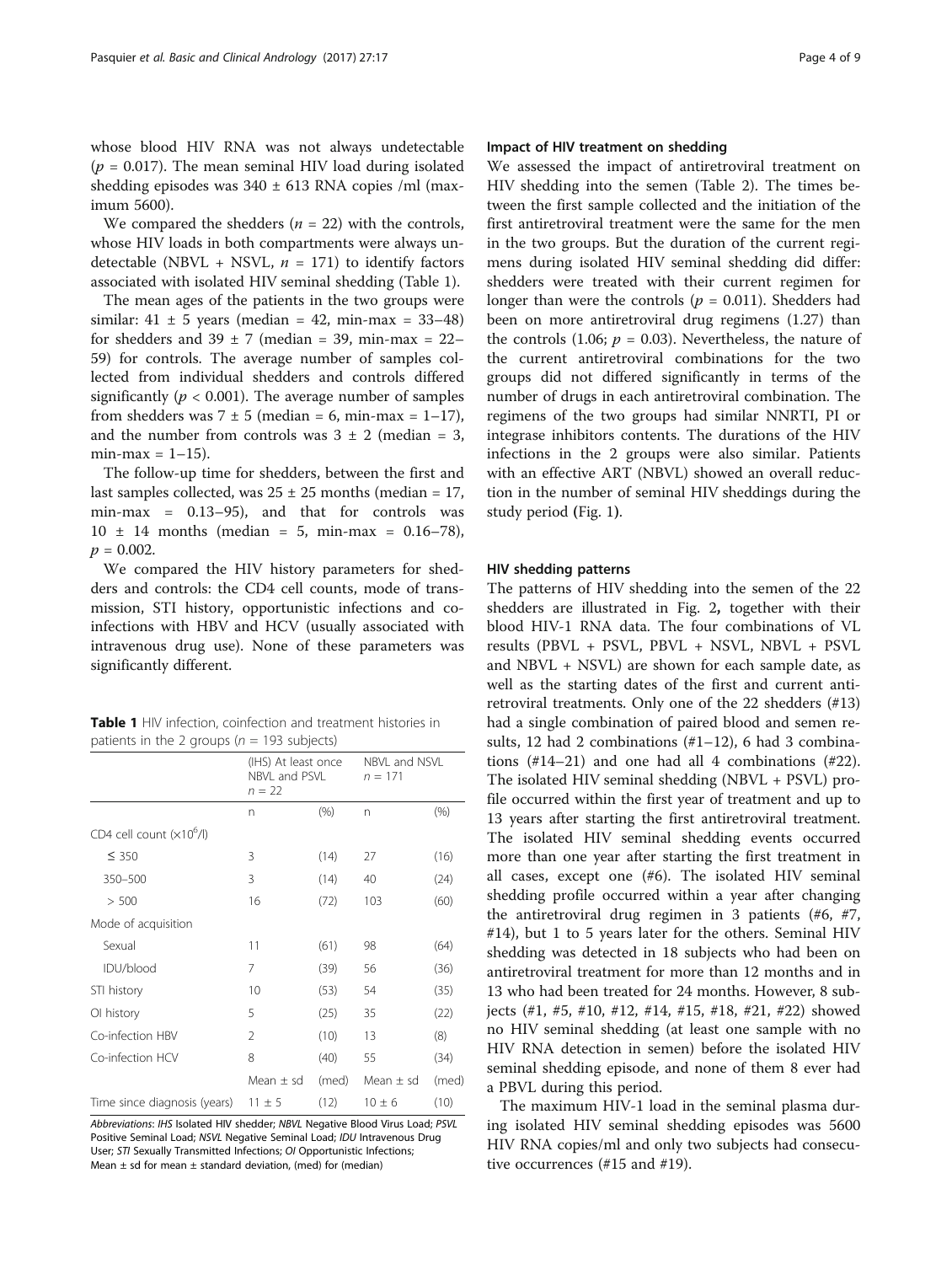|                                         | (IHS) At least once<br>NBVL and PSVL<br>$n = 22$ |              | NBVL and NSVL<br>$n = 171$ |                |
|-----------------------------------------|--------------------------------------------------|--------------|----------------------------|----------------|
|                                         | Mean $\pm$ sd                                    | (med)        | Mean $\pm$ sd              | (med)          |
| Duration of treatment (years)           | $7\pm3$                                          | 6            | $7\pm5$                    | 6              |
| Duration of current treatment (years)\$ | 3 ± 2                                            | $\mathbf{3}$ | $2\pm2$                    | $\overline{2}$ |
|                                         | $\mathsf{n}$                                     | (% )         | $\boldsymbol{\mathsf{n}}$  | (% )           |
| Current regimen                         |                                                  |              |                            |                |
| Bi-therapy                              | $\overline{2}$                                   | (9)          | 10                         | (6)            |
| Tri-multitherapy                        | 20                                               | (91)         | 161                        | (94)           |
| <b>NRTI</b>                             |                                                  |              |                            |                |
| None                                    | $\mathbf 0$                                      | (0)          | 6                          | (4)            |
| One                                     | $\mathbf{1}$                                     | (5)          | 8                          | (5)            |
| $\geq$ Two                              | 21                                               | (95)         | 157                        | (91)           |
| <b>NNRTI</b>                            |                                                  |              |                            |                |
| None                                    | 12                                               | (55)         | 99                         | (58)           |
| $\geq$ One                              | 10                                               | (45)         | 72                         | (42)           |
| P                                       |                                                  |              |                            |                |
| None                                    | $12 \,$                                          | (55)         | 92                         | (54)           |
| $\geq$ One                              | 10                                               | (45)         | 79                         | (46)           |
| $\mathop{\rm II}$                       |                                                  |              |                            |                |
| None                                    | 22                                               | (100)        | 169                        | (99)           |
| One                                     | 0                                                | (0)          | $\overline{2}$             | (1)            |

#### <span id="page-4-0"></span>**Table 2** Antiretroviral regimens and treatment duration in the 2 groups ( $n = 193$  subjects)

Abbreviations: IHS Isolated HIV shedder; NBVL Negative Blood Virus Load; PSVL Positive Seminal Load; NSVL Negative Seminal Load; NRTI Nucleoside Reverse Transcriptase Inhibitor; NNRTI Non Nucleoside Reverse Transcriptase Inhibitor; PI Protease Inhibitor; II Integrase Inhibitor

 $$ p < 0.05$  between group NBVL + PSVL (1) and group NBVL + NSVL (2)

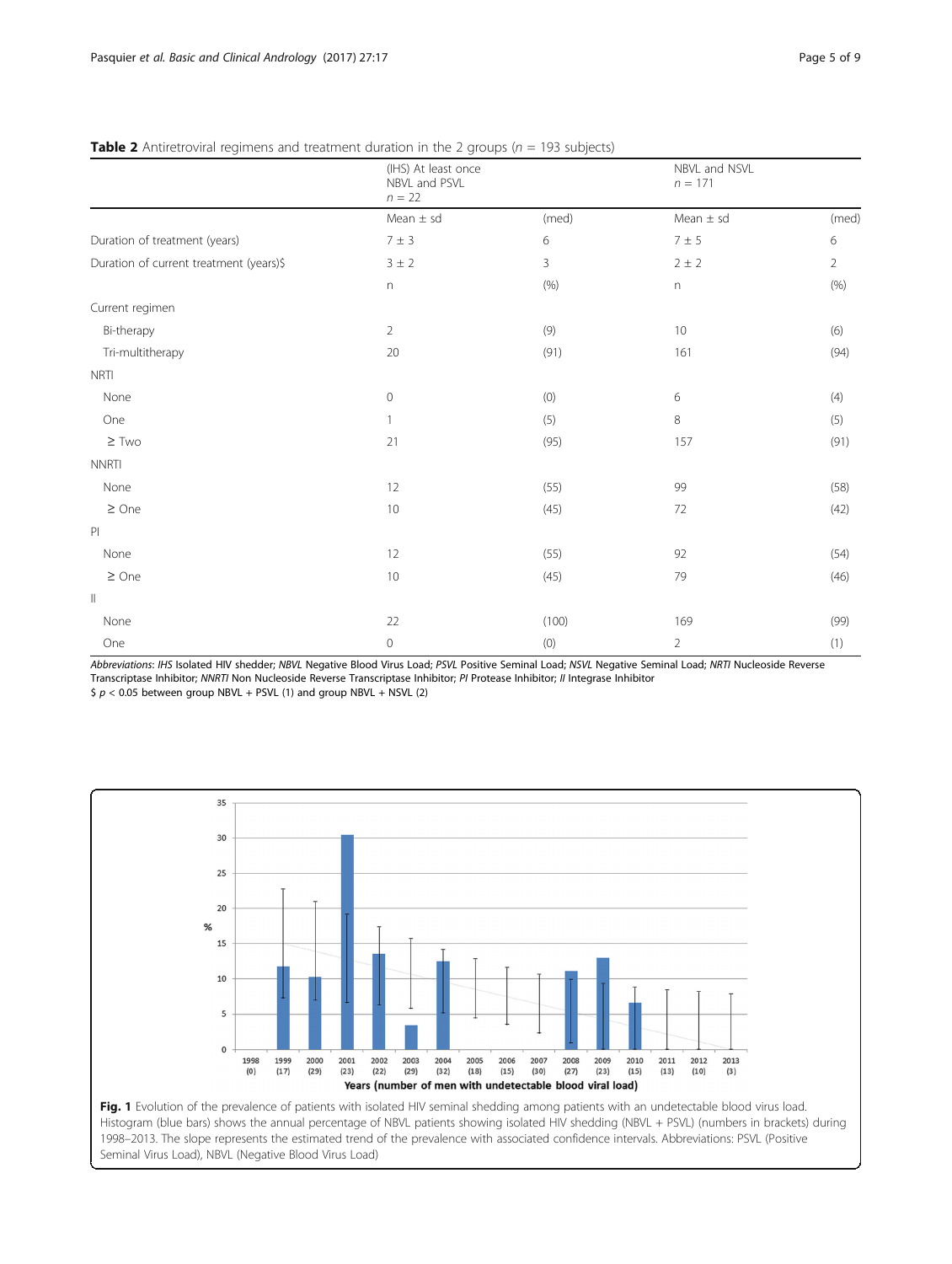<span id="page-5-0"></span>

We detected two patterns in patients with more than one pair of samples (#13 excluded). The first, most common, pattern was that of patients 1–12; they were always NBVL but their seminal virus loads differed (PSVL or NSVL). These patients had 1 to 12 NBVL and 1 to 3 PSVL. They are thus true NBVL + PSVL patients with an optimal blood response to ART. The median date of their first antiretroviral treatment was 2000. The second pattern, shown by 9 patients (#14–22), was at least one  $(n = 4)$  or more  $(2 \text{ in } 2 \text{ cases}, 3 \text{ in } 1 \text{ case}, 4 \text{ in } 1 \text{ case}$  and 13 in 1 case) PBVL episodes. Seminal HIV shedding occurred before, during and after episodes of PBVL and all these patients began their treatment before 2000 (median 1996).

#### **Discussion**

The HIV RNA load in the seminal plasma was correlated with sexual transmission in patients without antiretroviral treatment but this could be questioned for patients under effective antiretroviral treatment. This retrospective study examines a large number of synchronized semen and blood samples taken over 16 years of

follow-up of HIV-infected male patients attending our assisted reproduction centre. Residual HIV shedding occurred in 6.1% of the patients (22/362) on effective ART, or 6.6% if we include the two patients studied previously [[18, 19\]](#page-7-0). This frequency of HIV shedding agrees well the findings of previous retrospective studies (3–6.6%) on patients attending reproductive centres [[3, 8](#page-7-0), [9](#page-7-0), [11](#page-7-0), [22](#page-7-0)] and is lower than that for men having sex with men (25%) [[13\]](#page-7-0) or other populations (30–48%) [[5, 23\]](#page-7-0). Since the number of samples per patient was not controlled these percentage of HIV seminal shedding are only comparative between retrospective studies in a medically assisted procreation setting which is the case in a large majority of them. We find that isolated HIV shedding in the semen tends to become less frequent over time, which agrees with the findings of Dulioust et al. [\[3](#page-7-0)] but not with those of Lambert-Niclot et al. [\[10](#page-7-0)]. The improved efficacy and/or greater acceptability of treatment over the study period are probably better illustrated in longer studies. Confusing factors like breaks in compliance or pharmacological interference with antiretroviral efficacy may be involved, as illustrated in the HIV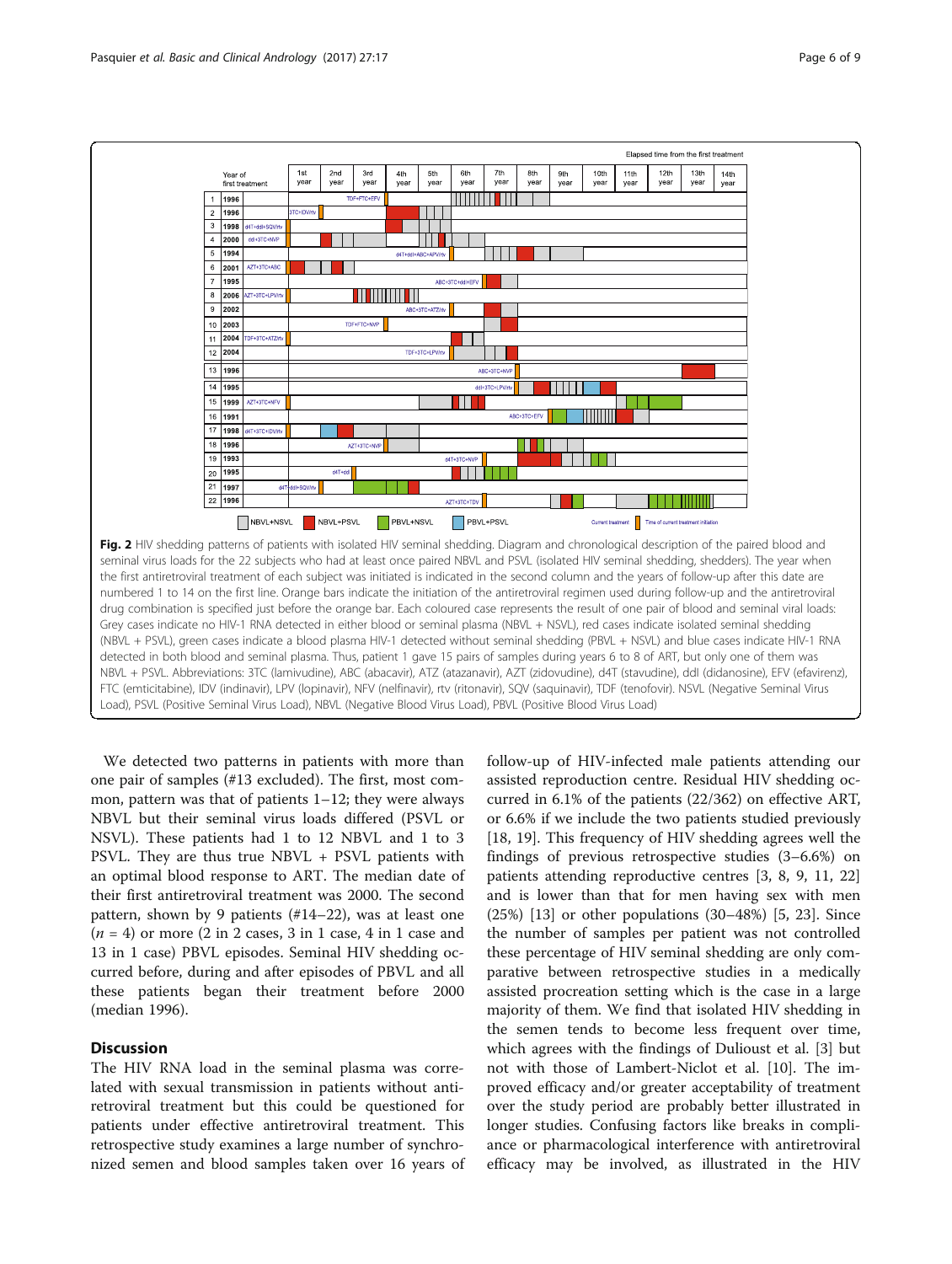shedding patterns of patients 14–22. However this cannot be excluded for patients on effective ART despite the frequent measurements of HIV RNA in the blood during follow-up.

Our data do not reveal any links between the shedding of HIV into the semen and the patients' histories of HIV infection, CD4 cell counts or their antiretroviral regimens, although they differed greatly. The only differences were in the number of regimen changes since the first treatment initiation and the duration of the ongoing drug regimen. The subjects who underwent isolated HIV seminal shedding may, after a good initial compliance to treatment, have become weary of their ART. The shedding of HIV-1 via the semen by the shedders may then be linked to breaks in compliance that influence only the genital tract compartment because it is less accessible to one or more of the drugs used. Since it was a retrospective study other bias may be involved. The antiretroviral drugs do not all diffuse in the same way in the male genital tract [\[24](#page-7-0), [25](#page-7-0)], but the effect of reduced compliance on shedding via the genital tract is unknown. We find that 9/22 shedders had suboptimal ART (BVL blips or persistent PBVL), probably because of breaks in treatment compliance. ARV treatment was not specifically monitored during this study but blood virus load is a most reliable indicator of adherence. It is unlikely that isolated HIV seminal shedding is linked to HIV resistance to ART because that would probably lead to continuous shedding with a regular increase in seminal HIV load, and there have been no reports of resistant HIV developing in cases of persistent, abundant seminal HIV shedding [\[18](#page-7-0), [19](#page-7-0)].

We did not record data on the presence of markers of inflammation, like polymorphonuclear cells and round cells, pro-inflammatory cytokines, or microbiome, in the semen of our patients [\[17](#page-7-0), [26](#page-7-0)–[28\]](#page-8-0). Similarly, the semen samples were too small for us to retrospectively check for any concomitant asymptomatic seminal shedding of Human cytomegalovirus or Human herpesvirus 2, which are known to be associated with increased HIV shedding, but can have little or no influence on the blood virus load [[14\]](#page-7-0).

The seminal plasma virus load is considered to be a predictor of the risk of transmission that is independent of the plasma virus load in untreated patients [\[29](#page-8-0)]. There is no reason to suppose that this is not the case for HIV–treated patients except for regimens that include a protease inhibitor, leading to production of noninfectious HIV particles. The precise amount of HIV in the seminal plasma that results in HIV being transmitted to a woman partner is not known. The impact of isolated semen HIV shedding on the sexual transmission rate of HIV is still a question. It is thus most important to understand how and why these genital and blood virus loads differ. Both the frequency of isolated HIV seminal shedding events and the quantity of HIV shed may influence the sexual transmission of HIV. Only one sample from a shedder (1/30) contained more than 5000 HIV RNA copies /ml (i.e. 5600 copies/ml), which raises the question of the infectivity of the seminal virus. It may not be a simple question of the number of virus particles; the virus may be defective or immature (due to protease inhibitor drugs). Sexual transmission also depends on the partner's sensitivity, associated STI and sexual practice. The two patients excluded from this study each had more than 100,000 copies /ml of SVL while viral blood load was suppressed for more than 6 months and the risk of sexual transmission seems obvious [[18](#page-7-0), [19\]](#page-7-0). The sexual transmission of HIV may also be mediated by HIV-infected cells; HIV DNA associated with cells has been detected in patients on effective ART [[12, 17,](#page-7-0) [30](#page-8-0)]. To date, only one case of male to male sexual transmission, while the index case was under effective HAART has been reported and discussed [\[31, 32\]](#page-8-0).

Because patients provided several semen samples during the follow-up we were able to carry out a longitudinal analysis of the concordance/discordance between the data for the blood and seminal compartments. Isolated seminal shedding can occur more than 6 months after the initial treatment began (21/22) for our patients, and over 1 year after initiation in most cases. Moreover, this study analyses the precise isolated HIV seminal shedding patterns according to the time of first ART initiation and initiation of the current regimen.

#### Conclusions

This longitudinal study indicates that HIV-1 shedding was four times less frequent (5.3%) in patients on effective antiretroviral treatment (< 20 HIV-1 RNA copies /ml blood plasma) than in the total population of antiretroviral-treated patients studied. Isolated HIV shedding can occur regardless of the ART regimen and even when the HIV blood viral load is blocked for up to 5 years after effective ART initiation. The HIV seminal shedding patterns were probably due to breaks in treatment compliance or associated with local factors specific to the genital compartment, although breaks in treatment compliance that influence only the genital compartment cannot be excluded. Detection of HIV RNA in the semen was the gold standard for evaluating the risk of sexual HIV transmission. This is now in question because sexual transmission by a patient on effective ART has not yet been reported.

We believe that HIV RNA should be assayed in the semen both in cases in which the infected partner recently started ART (within 6 months) and afterward, particularly if he had history of poor adherence to ART.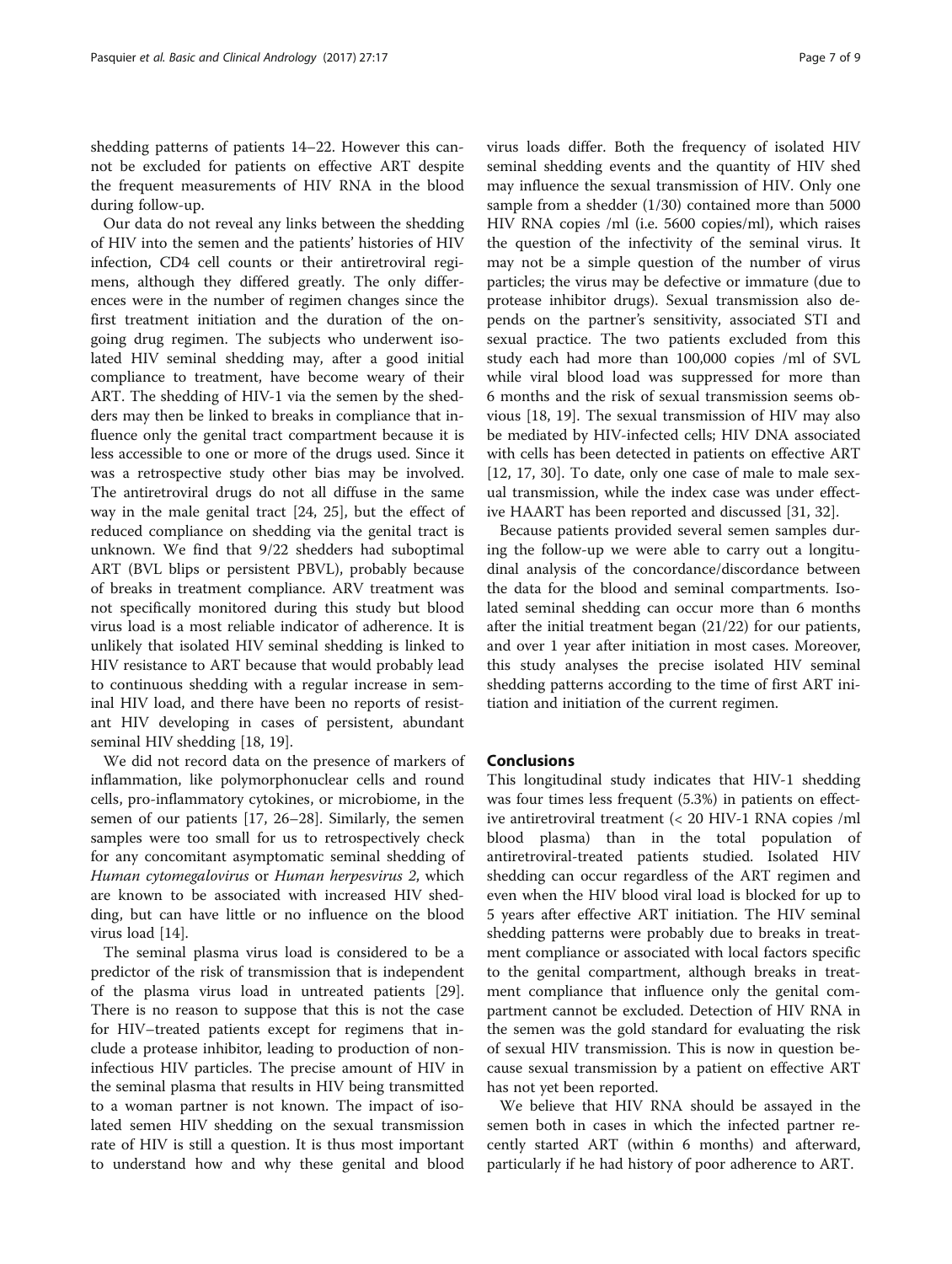#### <span id="page-7-0"></span>Abbreviations

ART: Anti-Retroviral Therapy; BVL: Blood Virus Load; NBVL: Negative Blood Virus Load; NSVL: Negative Seminal Virus Load; PBVL: Positive Blood Virus Load; PSVL: Positive Seminal Virus Load; STI: Sexually Transmitted Infections; SVL: Seminal Virus Load

#### Acknowledgments

The English text was edited by Dr. Owen Parkes.

#### Funding

This study was supported in part by the ANRS (Agence Nationale de Recherches sur le SIDA et les hépatites virales).

#### Availability of data and materials

Data will be shared upon request. Identifying/confidential patient data however will not be shared.

#### Authors' contributions

CP and LB designed the study, took part in data analysis and wrote the paper; MW analysed the data, SR, KS, NM; MD and JI were involved in laboratory tests and the critical reading of this manuscript. All authors read and approved the final manuscript.

#### Ethics approval and consent to participate

The initial phase of follow-up (1998–2003) was conducted with a French AIDS research agency research protocol (ANRS 096), which was approved by our institutional review board (Comité de Protection des Personnes dans la Recherche Biomédicale Toulouse II); the later phase (2003–2013) adheres to guidelines set out in French legislation governing the routine care of HIV serodiscordant couples wishing to have children.

#### Consent for publication

Not applicable.

#### Competing interests

The authors declare that they have no competing interests.

#### Publisher's Note

Springer Nature remains neutral with regard to jurisdictional claims in published maps and institutional affiliations.

#### Author details

<sup>1</sup>INSERM U1043, CPTP, CHU Purpan, BP 3028, F-31024 Toulouse, France. <sup>2</sup>Université de Toulouse, UPS, CPTP, F-31024 Toulouse, France. <sup>3</sup>Laboratoire de Virologie, CHU de Toulouse, Hôpital Purpan, F-31059 Toulouse, France. <sup>4</sup>Université de Toulouse, UPS, Groupe de Recherche en Fertilité Humaine (EA 3694, Human Fertility Research Group), Toulouse, France. <sup>5</sup>CECOS Midi-Pyrénées, Hôpital Paule-de-Viguier, Toulouse, France. <sup>6</sup>Laboratoire de Virologie, Institut Fédératif de Biologie, 330 avenue de Grande Bretagne, TSA40031, 31059, Cédex 9 Toulouse, France.

#### Received: 14 April 2017 Accepted: 18 August 2017 Published online: 08 September 2017

#### References

- 1. Mills EJ, Nachega JB, Bangsberg DR, Singh S, Rachlis B, Wu P, et al. Adherence to HAART: a systematic review of developed and developing nation patient-reported barriers and facilitators. PLoS Med. 2006;3:e438.
- Kalichman SC, Di Berto G, Eaton L. Human immunodeficiency virus viral load in blood plasma and semen: review and implications of empirical findings. Sex Transm Dis. 2008;35:55–60.
- 3. Dulioust E, Leruez-Ville M, Guibert J, Fubini A, Jegou D, Launay O, et al. No detection of HIV 1-RNA in semen of men on efficient HAART in the past 4 years of a 2002-2009 survey. AIDS. 2010;24:1595–8.
- 4. Cohen MS, Chen YQ, McCauley M, Gamble T, Hosseinipour MC, Kumarasamy N, et al. Prevention of HIV-1 infection with early antiretroviral therapy. N Engl J Med. 2011;365:493–505.
- 5. Sheth PM, Kovacs C, Kemal KS, Jones RB, Raboud JM, Pilon R, et al. Persistent HIV RNA shedding in semen despite effective antiretroviral therapy. AIDS. 2009;23:2050–4.
- 6. Mujugira A, Celum C, Coombs RW, Campbell JD, Ndase P, Ronald A, et al. HIV transmission risk persists during the first 6 months of antiretroviral therapy. J Acquir Immune Defic Syndr. 2016;72:579–84.
- 7. Vernazza P, Hirschel B, Bernasconi E, Flepp M. Les personnes séropositives ne souffrant d'aucune autre MST et suivant un traitement antirétroviral efficace ne transmettent pas le VIH par voie sexuelle. Bulletin des médecins Suisse. 2008;89:165–9.
- 8. Ferraretto X, Estellat C, Damond F, Longuet P, Epelboin S, Demailly P, et al. Timing of intermittent seminal HIV-1 RNA shedding in patients with undetectable plasma viral load under combination antiretroviral therapy. PLoS One. 2014;9:e88922.
- 9. Halfon P, Giorgetti C, Khiri H, Penaranda G, Terriou P, Porcu-Buisson G, et al. Semen may harbor HIV despite effective HAART: another piece in the puzzle. PLoS One. 2010;5:e10569.
- 10. Lambert-Niclot S, Peytavin G, Duvivier C, Poirot C, Algarte-Genin M, Pakianather S, et al. Low frequency of intermittent HIV-1 semen excretion in patients treated with darunavir-ritonavir at 600/100 milligrams twice a day plus two nucleoside reverse transcriptase inhibitors or monotherapy. Antimicrob Agents Chemother. 2010;54:4910–3.
- 11. Marcelin AG, Tubiana R, Lambert-Niclot S, Lefebvre G, Dominguez S, Bonmarchand M, et al. Detection of HIV-1 RNA in seminal plasma samples from treated patients with undetectable HIV-1 RNA in blood plasma. AIDS. 2008;22:1677–9.
- 12. Ghosn J, Leruez-Ville M, Blanche J, Delobelle A, Beaudoux C, Mascard L, et al. HIV-1 DNA levels in peripheral blood mononuclear cells and cannabis use are associated with intermittent HIV shedding in semen of men who have sex with men on successful antiretroviral regimens. Clin Infect Dis. 2014;58:1763–70.
- 13. Politch JA, Mayer KH, Welles SL, O'Brien WX, Xu C, Bowman FP, et al. Highly active antiretroviral therapy does not completely suppress HIV in semen of sexually active HIV-infected men who have sex with men. AIDS. 2012;26:1535–43.
- 14. Gianella S, Smith DM, Vargas MV, Little SJ, Richman DD, Daar ES, et al. Shedding of HIV and human herpesviruses in the semen of effectively treated HIV-1-infected men who have sex with men. Clin Infect Dis. 2013;57: 441–7.
- 15. Taylor S, Pereira AS. Antiretroviral drug concentrations in semen of HIV-1 infected men. Sex Transm Infect. 2001;77:4–11.
- 16. Coombs RW, Krieger JN. Semen as the way forward to understand HIV-1 transmission. J Infect Dis. 2016;214:1473–4.
- 17. Bujan L, Pasquier C, Labeyrie E, Lanusse-Crousse P, Morucci M, Daudin M. Insemination with isolated and virologically tested spermatozoa is a safe way for human immunodeficiency type 1 virus-serodiscordant couples with an infected male partner to have a child. Fertil Steril. 2004;82:857–62.
- 18. Pasquier C, Moinard N, Saune K, Daudin M, Trancart S, Massip P, et al. Antiviral effect of maraviroc in semen: a case report. Antivir Ther. 2012;17: 933–6.
- 19. Pasquier CJ, Moinard N, Saune K, Souyris C, Lavit M, Daudin M, et al. Persistent differences in the antiviral effects of highly active antiretroviral therapy in the blood and male genital tract. AIDS. 2008;22:1894–6.
- 20. Pasquier C, Saune K, Raymond S, Moinard N, Daudin M, Bujan L, et al. Determining seminal plasma human immunodeficiency virus type 1 load in the context of efficient highly active antiretroviral therapy. J Clin Microbiol. 2009;47:2883–7.
- 21. Pasquier C, Souyris C, Moinard N, Bujan L, Izopet J. Validation of an automated real-time PCR protocol for detection and quantitation of HIV and HCV genomes in semen. J Virol Methods. 2006;137:156–9.
- 22. Lambert-Niclot S, Tubiana R, Beaudoux C, Lefebvre G, Caby F, Bonmarchand M, et al. Detection of HIV-1 RNA in seminal plasma samples from treated patients with undetectable HIV-1 RNA in blood plasma on a 2002-2011 survey. AIDS. 2012;26:971–5.
- 23. Ghosn J, Chaix ML. Combined antiretroviral therapy is effective on blood plasma HIV-1-RNA: what about semen HIV-1-RNA levels? AIDS. 2010;24:309–11.
- 24. Else LJ, Taylor S, Back DJ, Khoo SH. Pharmacokinetics of antiretroviral drugs in anatomical sanctuary sites: the male and female genital tract. Antivir Ther. 2011;16:1149–67.
- 25. Cohen MS, Smith MK, Muessig KE, Hallett TB, Powers KA, Kashuba AD. Antiretroviral treatment of HIV-1 prevents transmission of HIV-1: where do we go from here? Lancet. 2013;382:1515–24.
- 26. Bujan L, Daudin M, Matsuda T, Righi L, Thauvin L, Berges L, et al. Factors of intermittent HIV-1 excretion in semen and efficiency of sperm processing in obtaining spermatozoa without HIV-1 genomes. AIDS. 2004;18:757–66.